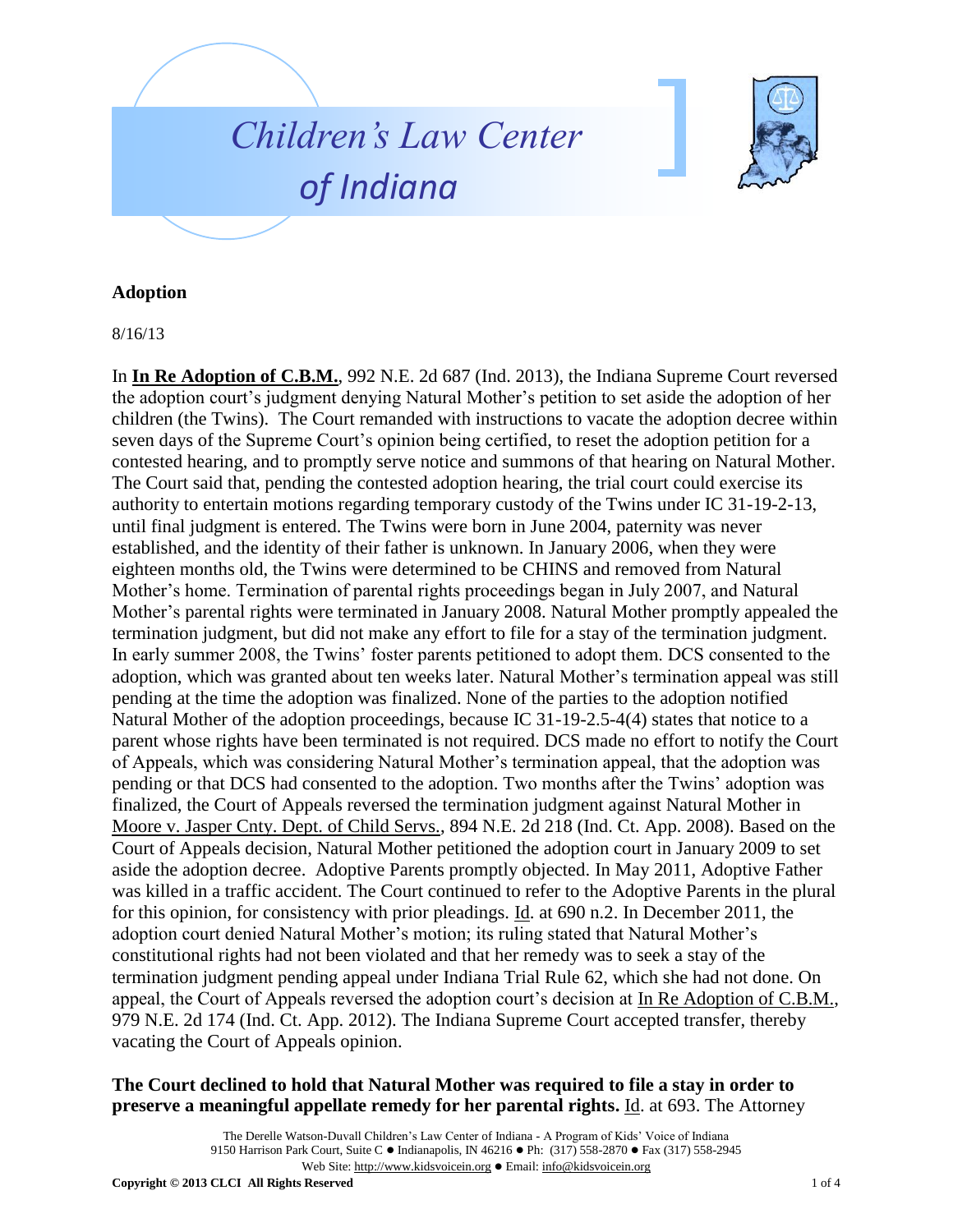General and Adoptive Parents argued that Natural Mother's termination appeal was rendered moot when the adoption was granted, and that, if she wished to preserve her rights, she should have asked the court which granted the termination petition to stay its judgment pending appeal. The Attorney General and Adoptive Parents argued that, without such a request, the Twins' need for a speedy and permanent placement trumps Natural Mother's rights. The Court could not agree with their arguments because: (1) Natural Mother's parental rights are precious and protected by our Federal and State Constitutions; and (2) apart from the importance of Natural Mother's substantive parental rights, Indiana is particularly solicitous of the right to appeal. Id. at 692. The Court said that it would offend Natural Mother's rights as both a mother and an appellate litigant to let her parent-child relationship with the Twins become contingent upon a "race to the courthouse", hinging on whether the adoption could be finalized before the termination appeal was complete. Id.

Although Adoptive Parents and the Attorney General argued that it was Natural Mother's sole responsibility to avoid such a "race" by seeking a stay of the termination judgment pending her appeal, the Court said that Court of Appeals precedent suggests otherwise. Id. at 693. The Court likened this case to the situation in Cunningham v. Hiles, 395 N.E. 2d 851, 853 (Ind. Ct. App. 1979), *modified on reh'g,* 402 N.E. 2d 17 (Ind. Ct. App. 1980), in which the trial court had refused to enjoin construction of a music store on a residential lot, but the Court of Appeals reversed. C.B.M. at 693. The Court said that, in Cunningham, the music store was built at the owner's own peril while the appeal was pending without informing the Court of Appeals of that important fact. Cunningham at 20-21 n.4. C.B.M. at 693. The Cunningham opinion on rehearing made clear that "*the parties* should have informed this Court of the fact that the music store had been constructed", suggesting that the "duty to place such matters before this Court by proper petitions, motions, or challenges by verified pleadings" is shared. Cunningham at 20 (emphasis added; internal citations, quotations, and substitutions omitted.) C.B.M. at 693. The Court said that, while Natural Mother certainly could have sought a stay of the termination judgment, DCS was also a party to the appeal, and unlike Natural Mother, DCS also participated in the adoption through the power to consent (or not) to the adoption. Id. The Court said that DCS was in a better position than Natural Mother to inform the Court of Appeals of post-judgment issues that may affect the outcome of a pending appeal as well as DCS's intent to consent to the adoption. Id. The Court observed that DCS had every right to rely on the trial court's termination judgment and consent to the adoption while the appeal was still pending (pursuant to IC 31-19-11-6), but such bold reliance came at its own, and the Twins' peril. Id.

**The Court concluded that the adoption court abused its discretion by refusing to set aside the Twins' adoption.** Id. at 695. The Court said that reversal of the termination judgment is significant because consent is ordinarily a vital part of an adoption. Id at 693. The Court, citing In Re Adoption of N.W.R., 971 N.E. 2d 110, 117 (Ind. Ct. App. 2012), noted that when consent is required, a defect in consent will render the adoption decree invalid, and require the adoption to be reversed and remanded. C.B.M. at 693. The Court observed that even though notice and consent are generally required, in some situations, the natural parent is not entitled to notice, and generally this category is based on a prior judicial finding of misconduct such as Natural Mother's termination judgment in this case. Id. at 694. The Court explained that, in these cases, notice is deemed unnecessary because the parent had the opportunity to contest the allegations in a prior proceeding. Id. The Court looked to Ind. Trial Rule 60(B)(7), which states that a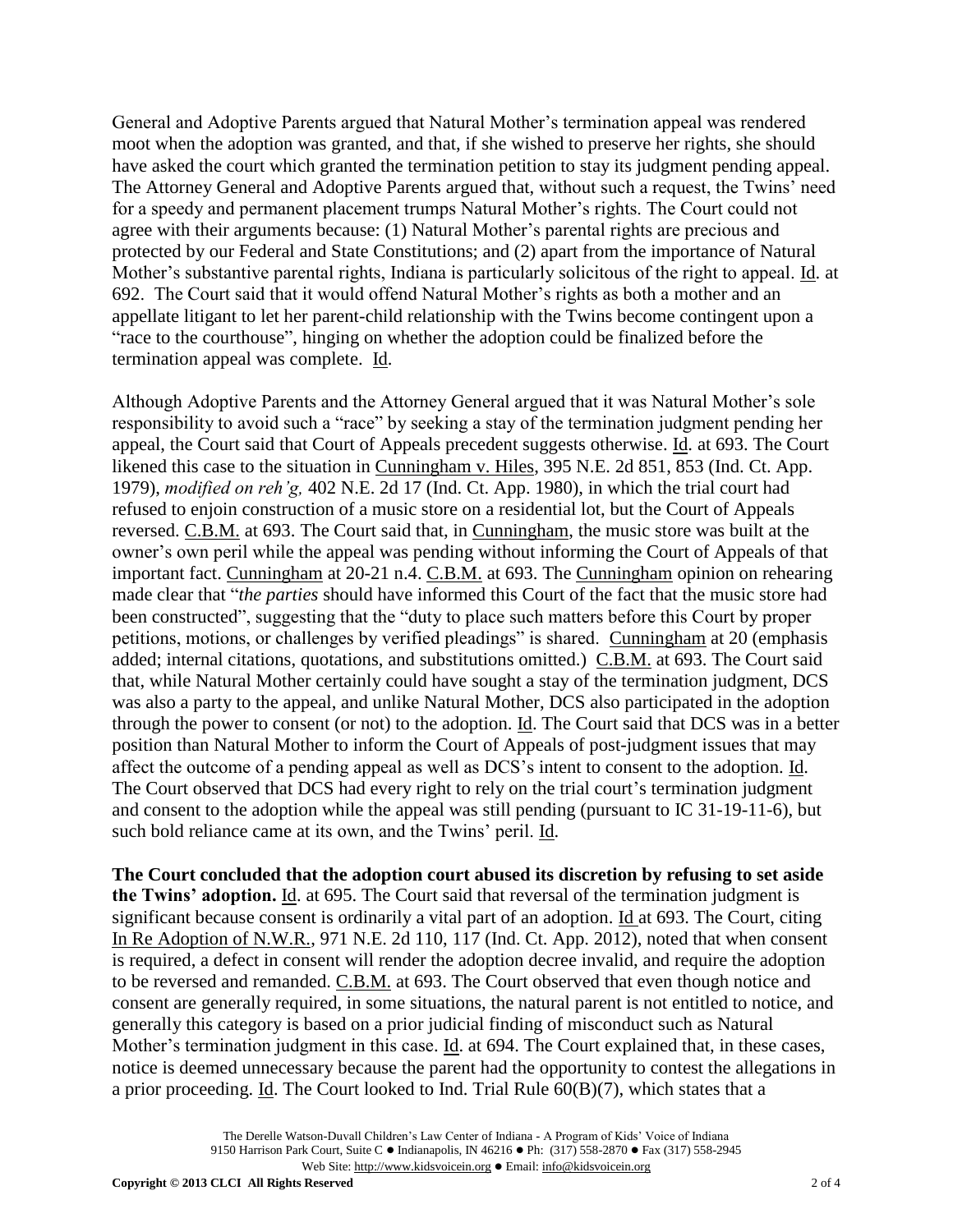judgment may be set aside when " a prior judgment upon which it is based has been reversed or otherwise vacated." C.B.M. at 694. Quoting Dempsey v. Belanger, 959 N.E. 2d 861, 868 (Ind. Ct. App. 2011), *trans. denied*, the Court said that TR 60(B)(7) "applies only to related judgments where the second judgment is based upon the first judgment, and the first has been reversed or otherwise vacated." C.B.M. at 694. The Court opined that, in this case, the adoption "is based upon" the termination judgment because if not for the preclusive effect of the prior termination judgment, the Twins' adoption would have required notice to Natural Mother. Id. at 695. The Court said that, accordingly, Natural Mother became entitled to relief from the adoption when the termination judgment was "reversed or otherwise vacated" on appeal. Id. The Court observed that, since Natural Mother's petition is within T.R. 60(B)(7)'s specific provisions, she need not show a "meritorious defense" as T.R. 60(B)(8) would require. Id. The Court said that, since the only judicial determination that Natural Mother is unfit to retain her parental rights had been overturned on appeal, letting the adoption stand would be an overreach of State power into family integrity; therefore, the adoption must be set aside. Id.

**The Court said that, to potentially avoid the harsh effect of vacating a child's adoption, parties always may, and sometimes ought to exceed the bare minimum of due process notice requirements.** Id. at 695-96. The Court observed that, while Adoptive Parents were not required to serve notice on Natural Mother due to IC 31-19-2.5-4(2)(F), doing so voluntarily may well have saved the adoption from reversal. Id. at 695. The Court explained that, had Natural Mother been served, Adoptive Parents could then have requested a contested adoption hearing for litigating an *alternative* basis for dispensing with consent under IC 31-19-9-8(a) (emphasis in opinion). Id. at 695-96. The Court said that Natural Mother would then have been offered a "day in court" independent of the termination, giving the Court an alternative basis to affirm the adoption, because either she would have appeared and been heard, or else failed to appear and been properly defaulted. Id. at 696. The Court emphasized that such notice is not *required,* and adoptive parents have the statutory right to rely solely on a trial-level termination judgment and seek adoption pending the termination appeal, but cautioned that such reliance comes at the adoptive parents' peril (emphasis in opinion). Id.

**The Court strongly suggested that in the future, DCS's best practice would be to leave any underlying CHINS cases open until any related termination appeal is completed.** Id. at 696. The Court said that children may have a particularly great "need of services" when a termination judgment is reversed on appeal, because, by that time, they will have been removed from the parents' home for a substantial time and will be bonding into a new home, especially when, as here, the foster parents plan to adopt. Id. The Court said that, even if they are not unfit, the natural parents may also be in need of services before the children could appropriately return to their original home. Id. The Court noted that IC 31-19-2-13 could authorize Adoptive Parents to seek temporary custody of the Twins while the adoption is pending, which may very well be beneficial to the Twins, but falls far short of the services a CHINS case would permit. Id.

**The Court reiterated that granting an adoption pending termination appeal is a**  *discretionary* **decision of the trial court.** Id. at 696. The Court said that our Legislature has authorized the practice, and there are surely cases in which it will be entirely appropriate to expedite the adoption. Id. The Court encouraged adoption courts to exercise their authority to